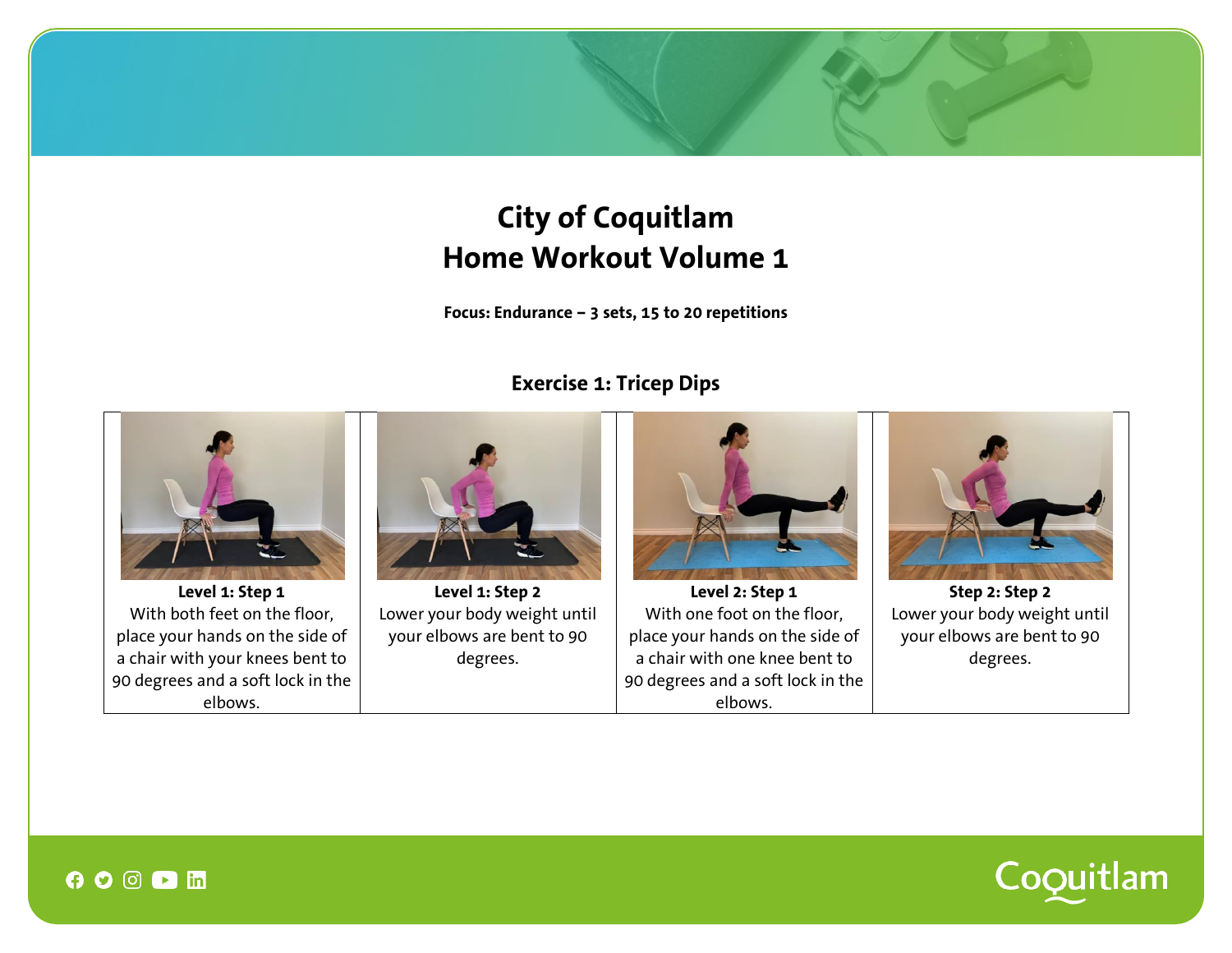## **Exercise 2: Lunges**





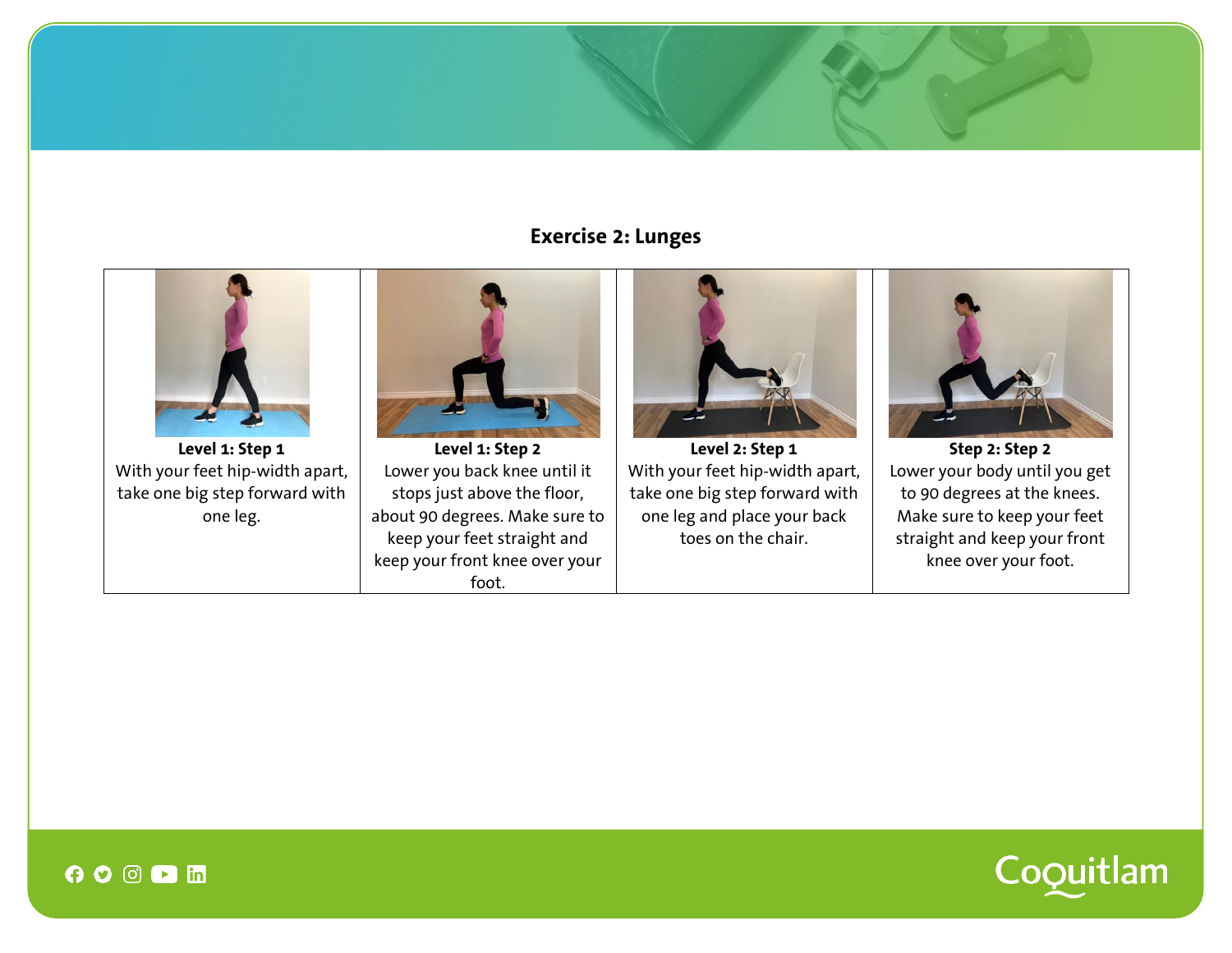#### **Exercise 3: Push-Ups**





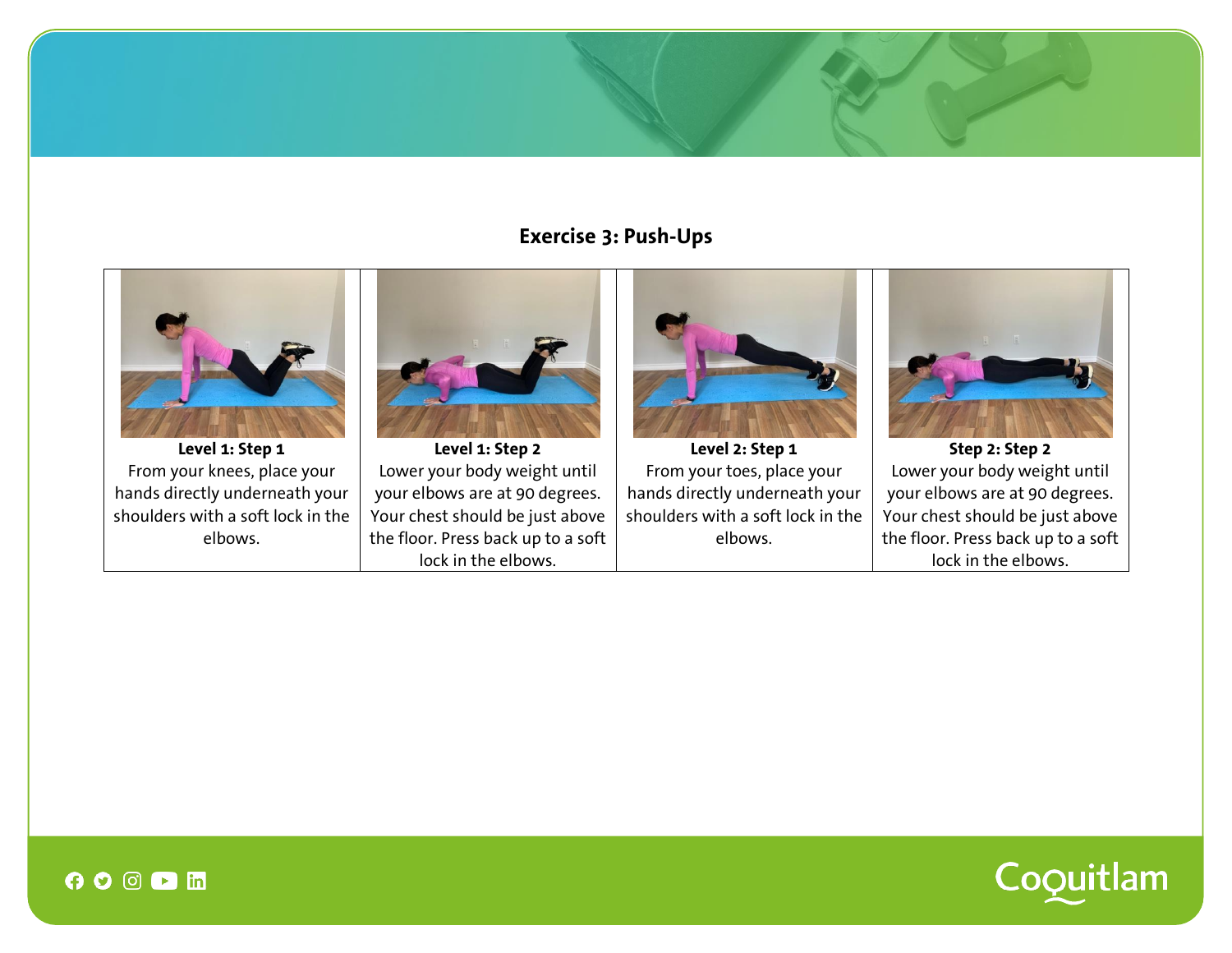### **Exercise 4: Wall Sit**



**Level 1** Press your back against the wall and take a step out with your feet. Lower your body weight until your knees are at 90 degrees and hold the position for  $30 - 60$  seconds.



Press your back against the wall and take a step out with your feet. Lower your body weight until your knees are at 90 degrees and hold the position for 30 – 60 seconds. This time add some weight, like a stack of books.



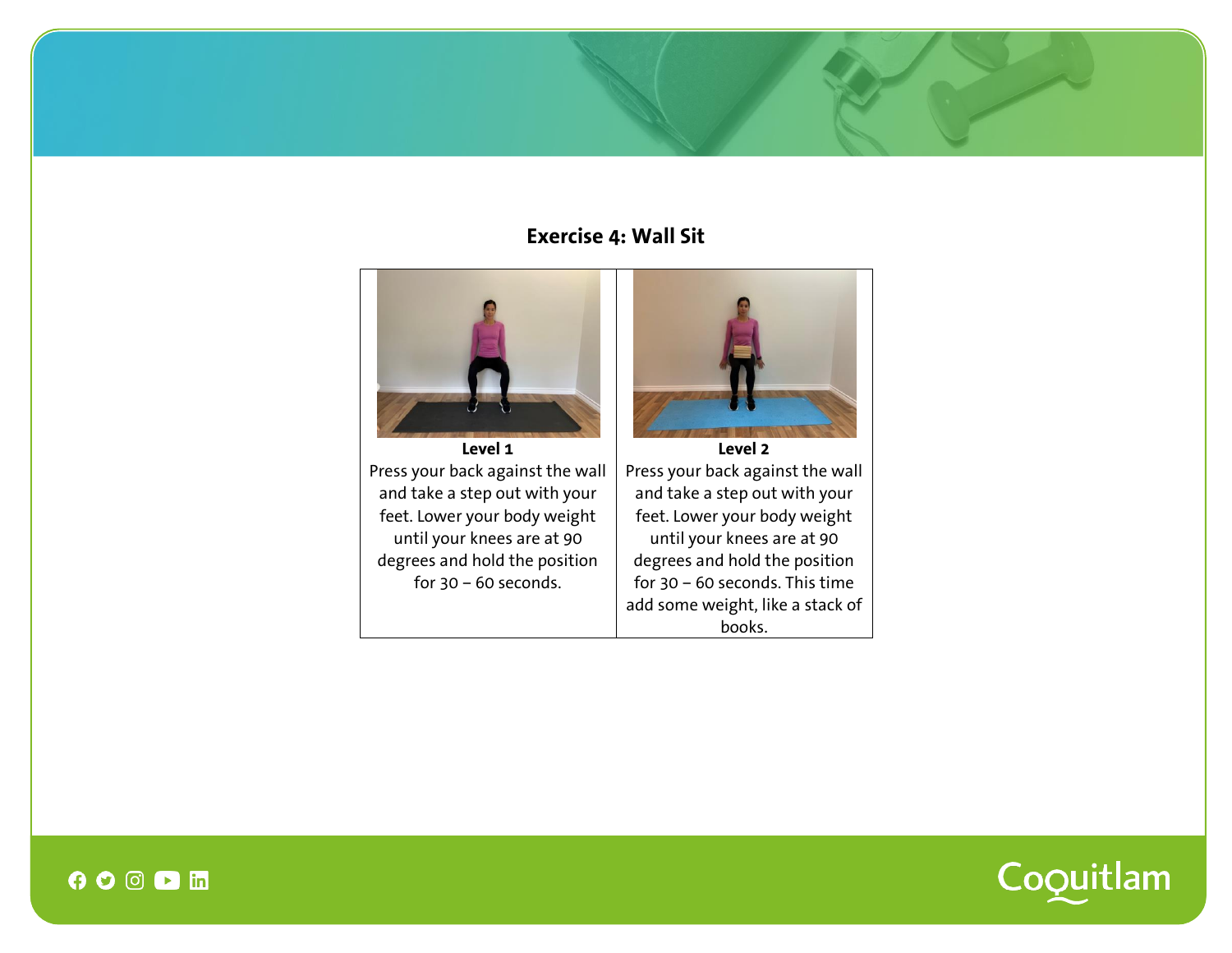## **Exercise 5: Bicycle Crunches**